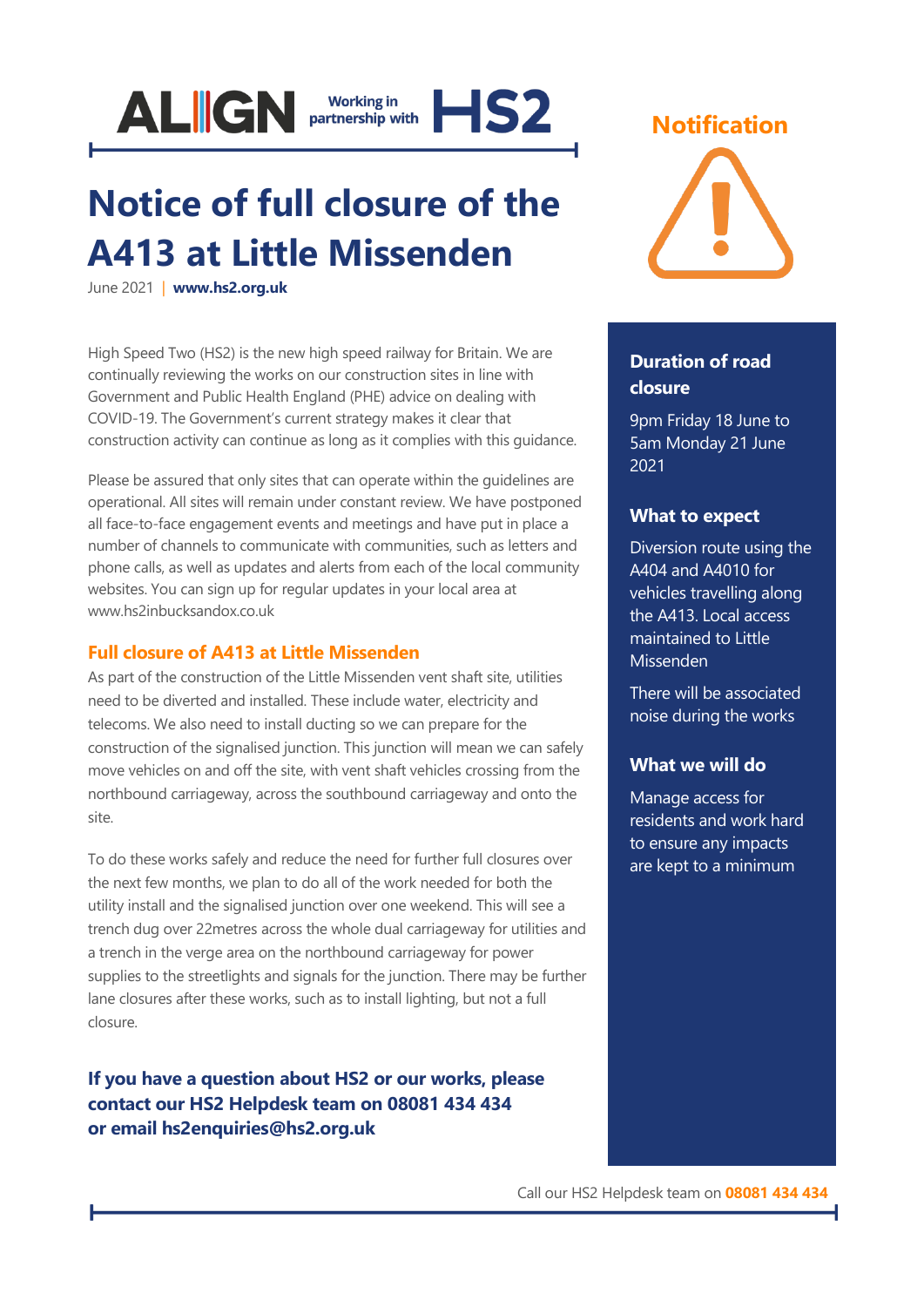# **Notice of A413 closure Notification**



#### **www.hs2.org.uk**

### **Why do you have to close over a whole weekend?**

We need to undertake a number of different activities, including utility work, throughout the closure area. Once the trenches are dug and the works are complete, they will need to be refilled with concrete. This takes time to set. We cannot allow vehicles to travel over concrete which has not set. We will also need to tarmac the road and repaint the lines and replace any street furniture we have removed.

# **Where is the closure and what is the diversion?**

The map below shows the closure points between the Keepers Lane junction to just past Pipers Wood Lane. Vehicles travelling southbound and further than Little Missenden will see road ahead closed signs and start to be actively diverted from Stoke Mandeville and Wendover in the north onto the A4010. Residents of Little Missenden will still be able to travel down the A413 and access the village from Highmore Cottages or Taylors Lane. For vehicles heading north they will be diverted onto the A404 at Amersham and then the A4010 at High Wycombe.

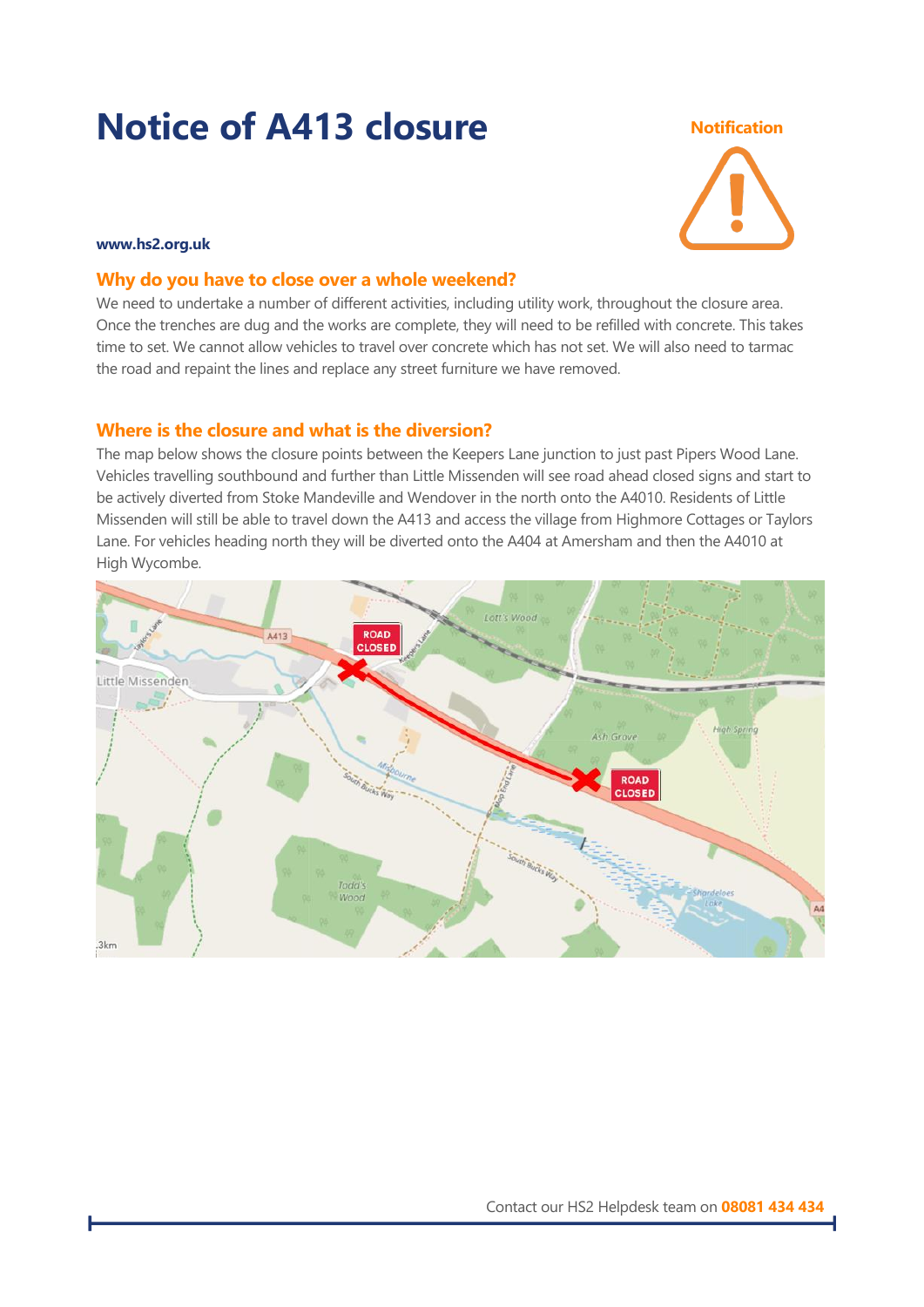# **Notice of A413 closure Notification**



### **www.hs2.org.uk**

# **How are you warning local residents and other drivers?**

As well as sending this notice to all households in the local area, prior to the closure large electronic message boards (VMS) will also be out on the main roads between Stoke Mandeville and Amersham warning drivers of the up and coming closure.

# **What about access for emergency vehicles?**

Emergency vehicles will not be impacted by the closure as their access will be managed through the worksite.

# **How will you manage the diversion?**

The diversion will be actively managed using traffic marshals at key points along the diversion and at the closure points either side of the work site at Little Missenden. We are also putting in place additional signage, in local villages near the closure, to support traffic management.



Below is a map of the diversion route using the A404 and A4010.